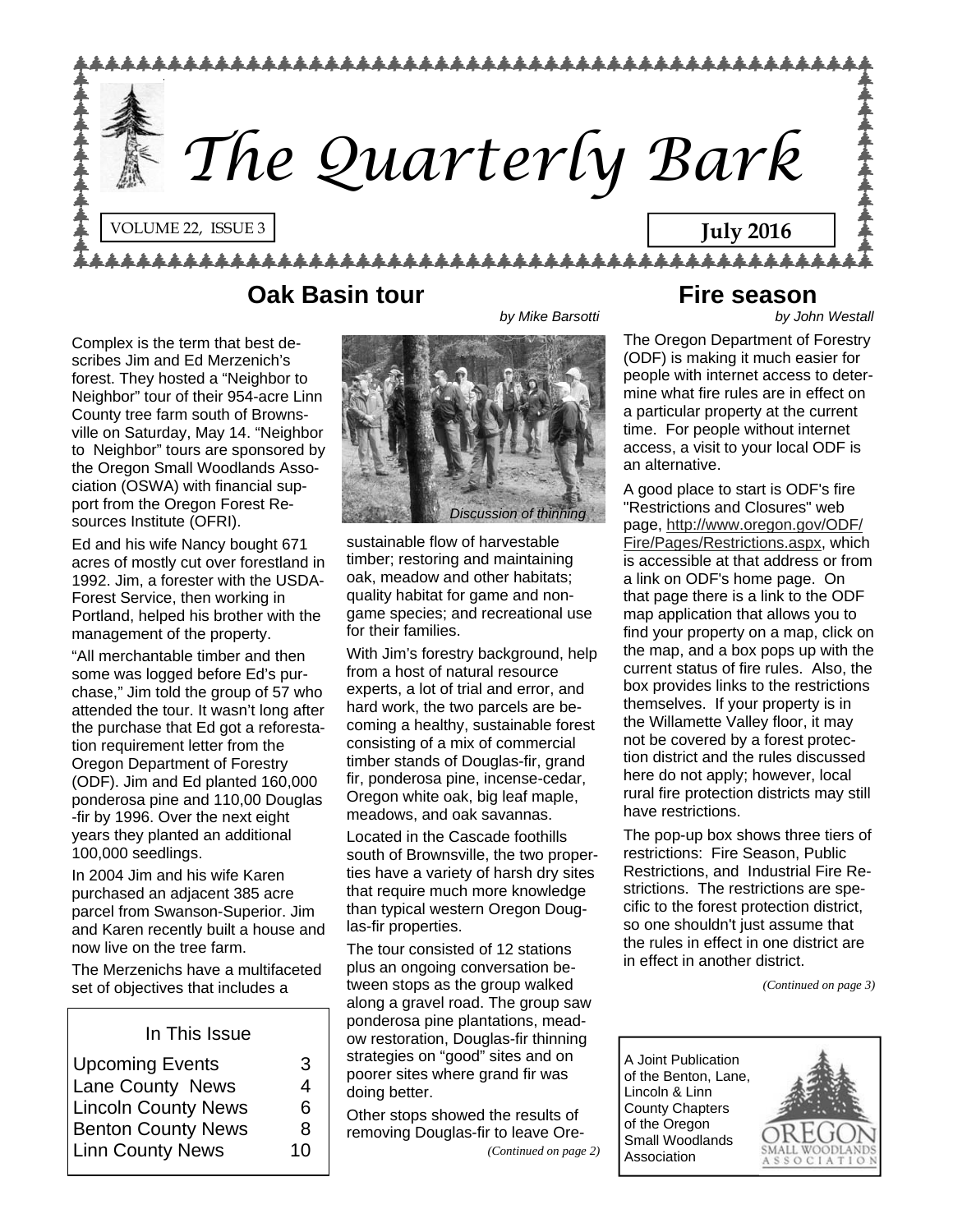#### *(Continued from page 1)*

gon white oak and meadows where a mix of invasive species such as Himalayan blackberries, Scotch broom, European hawthorn, false brome and thistles had taken over. The invaders were being controlled through an integrated pest management strategy that includes herbicides, mowing, pulling and grazing. Bart Johnson, University of Oregon ecology professor, spoke to what the area looked like before Europeans settled the Willamette Valley, and how the Merzenichs efforts were restoring portions of their property to

Jim explained that he is finding that his 10 X 10 ft spaced pine plantations are more than some sites can handle. Over-stocking has led to insect problems, even where he selected the right tree species for the right site. He's been reducing



historical conditions.

*The Quarterly Bark* 

Published four times a year in January, April, July and October.

Editor: John Westall 12090 Rolling Hills Road Monmouth, Oregon 97361-4600 503-838-1436 westallj@att.net

Letters to the Editor accepted but may be edited for content and length. The views and or opinions herein expressed may not necessarily be the opinion of the Benton, Lane, Lincoln or Linn County members or of the editor.



A quarterly publication of the Benton, Lane, Lincoln and Linn County Chapters  $\widehat{\mathrm{OREGON}}$  of the Oregon Small **Woodlands Association** 

The Quarterly Bark these ponderosa pine stands to around 200 trees per acre, working only in the winter months when the insect, the native California ips beetle is not active. these ponderosa pine stands to site, [websoilsurvey.nrcs.usda.gov,](http://websoilsurvey.nrcs.usda.gov)<br>**Oak Basin tour** around 200 trees per acre, working that can provide maps and reports.



*Jim Merzenich making a point* 

ODF entomologist Christine Buhl explained the life cycle of the ips beetle and how best to manage a pine stand to avoid creating an insect problem. She also discussed other beetles and the forest conditions that lead to increased insect populations and tree mortality.

Merzenich showed how soils are a major factor in deciding how each acre can be best managed. Nathan Adelman, USDA-Natural Resources Conservation Service's (NRCS) Linn County District Conservationist, informed the group on how they could find soils information for their property. The NRCS has a web

Merzenich stated that they got a lot of technical and financial assistance in their efforts to improve their forests. The US Fish and Wildlife provides both technical and financial assistance in restoring the oak savannas and meadows. He told the group to get to know their local ODF Stewardship Forester. "He can be your best ally," he said. Local Stewardship Forester, Steve Kendall, stationed out of Sweet Home, explained how the Oregon Forest Practices Act's (FPA) reforestation rules deal with various forest sites, and how best to move forward where the FPA rules don't fit with what's best for the land and the landowner's objectives.

The tour demonstrated that with an ever growing personal knowledge from successes and failures, and the assistance to local experts, a neglected property can return to a healthy sustainable forest.

It was impressive how hard the Merzenichs had worked, how much they have learned about their unique forest, and how much it has changed in the 20 plus years they have owned the property. As a result of the tour eight new members signed up to join the Oregon Small Woodlands Association.  $\blacklozenge$ 



**Buying Logs/Timber/Timber Land**

**Douglas Fir Hemlock Grand Fir White Fir**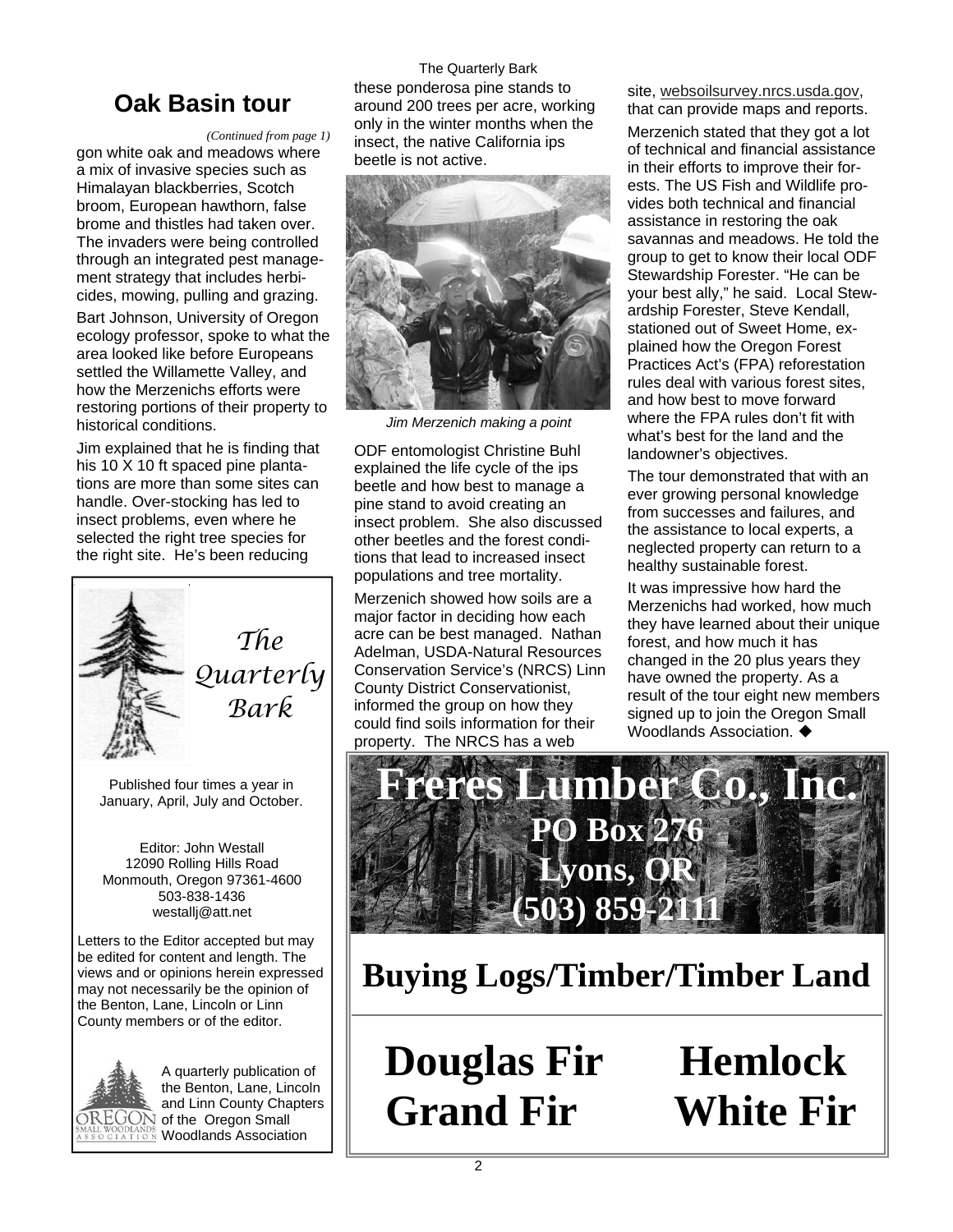## **Fire Season**

#### *(Continued from page 1)*

This article is intended to be a guide to navigating the fire rules, not a recitation of the rules themselves; consult the links in the box for that.

The *Fire Season* restrictions apply to everyone and typically address issues such as smoking, blasting, sky lanterns, exploding targets, and tracer ammunition.

The *"Public" Fire Restrictions* address what you do, even on *your own property*, that is not part of a forest *operation*. For example, there are restrictions on open fires, vehicle and ATV use off of improved roads, personal use of chainsaws in some districts, and a requirement for firefighting equipment in vehicles. When these Public Fire Restrictions are in effect, they are posted on orange signs on roads as they pass into forest protection districts.

The *Industrial Fire Restrictions* apply to forest *operations*, which are generally any activity for which you are required to file a *notification of operation*, for example, timber harvest, land clearing, road construction or repair, herbicide application, etc. These rules have a lot of details, but ODF provides materials that makes them clear.

**Compliance**. Recently the West Oregon Forest Protection District, which covers mainly Benton, Lincoln and Polk counties, published results of its 2015 Industrial Fire Rules compliance inspections. The results for the 109 inspections were broken out by landowner, with a 92% pass rate for inspections on industrial lands, 86% on federal lands, but only 72% on non-industrial lands (that's us). These 2015 results are typical for other years, too. If compliance with these rules is important for industrial landowners, shouldn't it be important for us, too?

What can small-woodland owners do to improve the pass rate on inspections on their lands? Is the problem mainly small-woodland owners themselves, who are not professional loggers and run loose

#### The Quarterly Bark

operations on their own lands? Or is it mainly professional loggers, who are not paying attention as closely as they should when they are on non-industrial jobs? In the case of the 2015 inspections, a closer look at the data indicates that the lower rate of compliance rate is mainly attributable to professional loggers not paying enough attention to the rules on non-industrial lands.

Here are some actions smallwoodland owners might consider if they are interested in improving the compliance rate on inspections on non-industrial lands.

Be informed about the fire rules and discuss expectations about compliance and *specifics* of fire rules with loggers (such as, what do you have for a water supply, when did you have your pump tested? — not just rely on "all applicable rules and regulations will be followed.") And of course it's best to discuss these matters as the job is being planned, not after it has already started.

Attend a local ODF "Operators Meeting," at which fire rules are reviewed. These meetings occur near the beginning of June each year.

ODF will inspect an operation at the landowner's request. If a violation is found during this inspection, no warning or citation will be issued. If ODF shows up on its own to inspect the operation and finds a violation, a warning or citation will be issued.

Develop a logging contract with the fire prevention language included in the contract. Also, it's always possible to require measures above and beyond those required by Oregon law. Two popular additions are the requirements to have the ability to reach all portions of the operation with a charged fire hose, and shutdown of the operation when relative humidity drops to 30% or less.

Why does it matter? *Oregon Forest Protection Laws* (p.83), published by the Oregon Forest Resources Institute, makes it clear why landowners need to be concerned. Under Oregon law, the operator and the landowner are treated as one entity, landowner/operator. So any fault of the operator is also a fault of the landowner.

Thanks to Bill Mahr, ODF Stewardship Forester in Benton County, for helpful comments on this article.  $\blacklozenge$ 

#### **OSU Extension Online Calendars**

For events in and around **Benton, Linn and Polk Counties** check [http://extension.oregonstate.edu/benton/forestry/events.](http://extension.oregonstate.edu/benton/forestry/events)

Also, you can sign up for the *Compass* **and** *Needle* mailing list to receive an e-mail notice when an event is scheduled: send a request to [jody.einerson@oregonstate.edu](mailto:jody.einerson@oregonstate.edu) or phone Jody at 541-766-6750.

For events in and around **Lane County**, see

<http://extension.oregonstate.edu/lane/upcoming-classes-events>

For events in and around **Lincoln County**, see [http://extension.oregonstate.edu/lincoln/forestry/news.](http://extension.oregonstate.edu/lincoln/forestry/news)

### **Upcoming events**

#### **Sawmills and Sawmilling Tour**,

Saturday July 16, 9-12, sponsored by Marion-Polk chapter, hosted by Mark Havel. Directions: from Yamhill River Rd. (Willamina) take Gold Creek Rd. 1.2 miles, and just across Gold Creek, watch for sign on right.

**Linn County Summer Picnic**, Saturday, July 30, Wolthuis property near Sweet Home. Details p. 10.

**Benton County Summer Picnic and Tour**, Saturday, August 6, near Hoskins. Details p. 8.

**Coastal forest tour**, Saturday, August 13, Rankin tree farm, south of Florence. More information p. 4.

**Lincoln County Tree Farmer of the Year Tour**, Saturday, August 20, Dahl Tree Farm. More information p. 7.

**Linn County TFOY Tour**, Saturday, September 24, Holmberg tree farm near Lebanon. Details p. 10.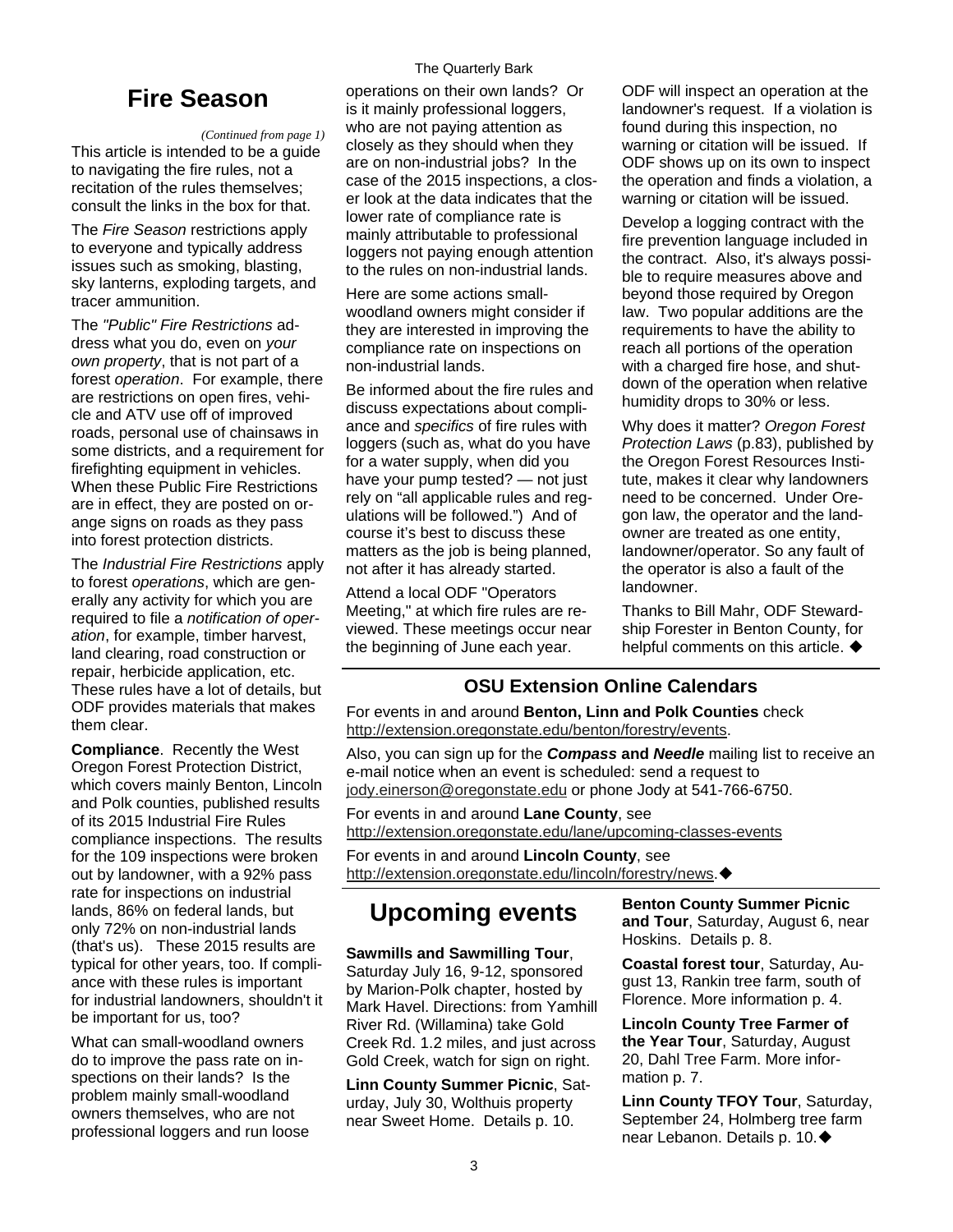The Quarterly Bark

# *Lane County News*

### **Spring 2016 activities**

LCSWA and our region's forests, fortunately, have had a quiet and calm spring with no major weather issues or volatile log markets. We had a very successful "Neighbor to Neighbor" tour of the Bauman Tree Farm just west of Eugene off Territorial Hwy. The tour was held on Saturday, June 4 with nearly 80 attending. The presentations were well received and covered timely concerns: how to make income from your forest and the current stress and mortality in our forests due to draught conditions.

On June 9 -11 OSWA held its annual meeting in Baker City, Oregon. The event presented current information on the status of fires and the impact they have had on forest landowners of eastern Oregon. It concluded on Saturday with a tour of Oregon's Outstanding Tree Farmer for 2015, The Defrees Ranch, LLC out of Sumpter. The event brought to light the differences in managing forests in eastern Oregon versus management of forests on the west side of the state. The Defrees actively manage their forests with the goal of developing stands of ponderosa pine reaching 100 years or older through selective harvesting / thinning practices. The forest land-

**Lane County Chapter Board of Directors**  Mike Atkinson, Treasurer 1964coyote1963@gmail.com Dick Beers, Vice President rbeers2606@comcast.net Tom Bauman lindsayga@peak.org Wylda Cafferata wyldac@gmail.com Jim Christian christmastreeland@yahoo.net Gary Jensen (President) treegary@aol.com Rick Olson rolson2@attglobal.net Alan Petersen 541-746-3929 Chuck Volz chuckvolz67@gmail.com

owners of the region face economic challenges from the lack of local mills and the transportation costs to deliver forest products to available mills. *by Gary Jensen, LCSWA Chair* 

**Upcoming events***.* Saturday, August 13 a tour will be held on the Rankin Woodlands, LLC Tree Farm, located on the south slough outside of Florence. The tour will provide an overview of Oregon's coastal forests, their diversity of species and the impact new riparian rules will have on landowners. Lunch will be provided. The tour will be from 9:30 am to 3:30 pm with LCSWA's board holding a quarterly board meeting after the tour. Plan on joining us. A flyer will be coming out in July.

**New Extension Forester. Lauren Grand** is on board and available. She can be reached through the OSU Extension office in Eugene, 996 Jefferson St. Eugene 97402, [lauren.grand@oregonstate.edu](mailto:lauren.grand@oregonstate.edu), 541-579-2150.

Take care and enjoy your forest. We look forward to seeing you at LCSWA's upcoming events.

Gary Jensen, LCSWA Chair ◆

# **Another day in paradise!**

*by Wylda Cafferata* 

On Saturday, June 4, about eighty Lane County small-woodland owners and guests gathered at Tom Bauman & Lindsay Reaves' tree farm for an OFRI/OSWA-sponsored Neighbor to Neighbor tour, a day filled with a diversity of opportunities to update forest management skills, learn from both neighbors and invited speakers, and enjoy a gorgeous day on the tree farm.



The whole group gathered in what's known as the Big Meadow for the traditional coffee and pastries before dispersing into the three morning classes. Lauren Grand, Lane County's new OSU Forestry Extension Agent presented a session titled,

Seneca Sawmill Company

and **Seneca Sustainable Energy** 

**NOW BUYING** Douglas fir, Hem-fir Logs, Timber & Timberland, as well as Oregon Forest Biomass

#### **CONTACT**

Log and Biomass Buyer: Greg Willie Office (541) 461-6259 or Cell (541) 915-0631 Post Office Box 851 - Eugene, Oregon 97440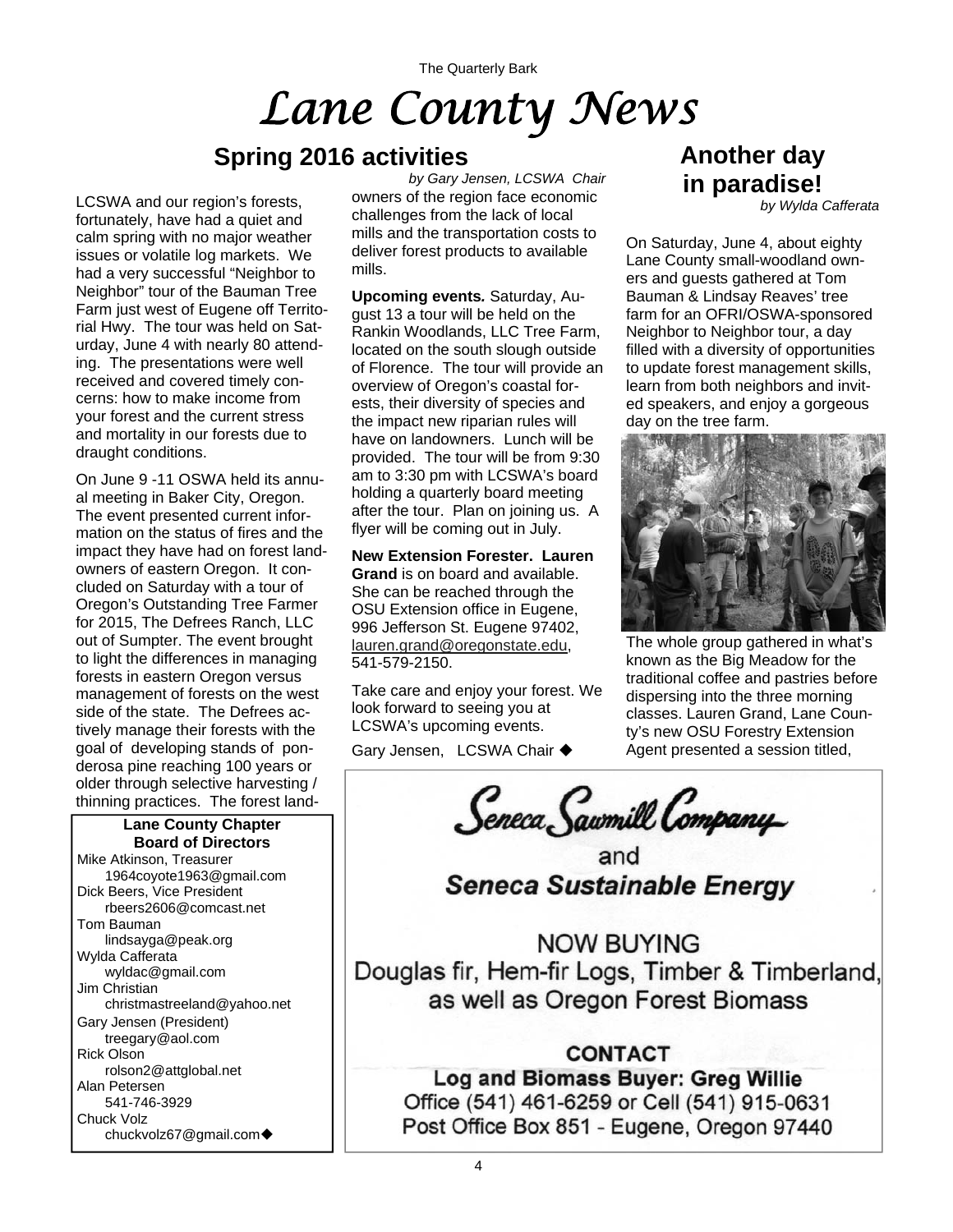#### "How Does Your Forest Grow," leading a moderate hike to explore and understand what a forest needs. Dave Shaw, forest pathologist with OSU Extension, led a session on Forest Health and Disease: Why are my trees dying? What to look for following three years of drought. Jed Kaul from the Long Tom Watershed Council led a tour featuring riparian rehabilitation and oak restoration along Coyote Creek.

Back in the Big Meadow, the group enjoyed a good lunch and had the opportunity to visit several information booths by NRCS, Long Tom Watershed Council, ODF, Oregon Herb & Craft Company and to visit a building project being completed by architecture students from the University of Nebraska.

After lunch, the group divided again, with one group visiting Coyote Creek, another learning about managing forests for wildlife and habitat from wildlife biologist Fran Cafferata Coe, and the third group attending a session put on by Steve Bowers, Jeanne Shuttleworth, and Pat Mooney titled, "Making a Living off your Tree Farm," covering discussions ranging from thinning strategies to log prices to truffle dogs to planting Oregon grape for profit and much more.



The day ended with a choice of taking a hike through part of the tree farm or getting a more extensive view via hay ride. Everywhere on the tree farm the Bauman's thoughtful, long-term management and consistent hard work were evident. Tour participants came away inspired by Tom and Lindsay's achievement on their farm, and grateful for the opportunity to visit it.  $\blacklozenge$ 

#### **Lane County Forestry Extension Agent, Lauren Grand**  *by Wylda Cafferata*



Lauren Grand is settling in as Lane County's Forestry Extension agent. She has an environmental science degree from UC Berkeley with a minor in forestry, an MS in Forest Management from the University of Washington, has worked for the Fire Ecology at UC Berkeley, the U.S. Forest Service Pacific NW Research Station, a wood products and sustainability consultant to Vinawood Ltd. in Vietnam, and, most recently, the North Puget Sound Forestry Program Coordinator with Washington State Extension Service. After only a few weeks on the job in Lane County, she took time to reach out to *Bark* readers by answering questions about her goals.

**What brings you to Lane County?**  Lauren is passionate about closing the gap between researchers and people on the ground. She loves extension work because it provides a direct link to land owners. She is excited about helping disseminate research to people actually managing their land to help use resources in a sustainable way. She enjoyed all her other job opportunities, but is particularly pleased to be here in Lane County because she is connected directly with land managers.

**What have you learned about Lane County so far?** Lauren reports that the people of Lane County are the nicest with whom she has

had the pleasure of working. Forestry, and particularly trees, are a big part of the county's identity. People really care about the environment and maintaining healthy, working forests. She finds this empowering for her position. She appreciates invitations to visit landowners on their property, both so she can learn from them about land management in Lane County, and to find out how she can be of the most help.

**How do you perceive the scope of your position?** Lauren thought the best way to answer this question was to discuss her goals. She is particularly interested in helping small woodland owners achieve a comfort level with land management so they can develop personal management plans and embrace all aspects of land management.

**What projects are you considering initially? Longer term?** Lauren has a long list of projects she is excited about implementing. Initially she is developing a database of people who are interested in particular forestry-related topics so she can begin planning workshops and classes to address their needs. She has already conducted a "Ties to the Land" workshop for landowners concerned about transferring their property to subsequent generations. She also is planning on developing a database of contractors who are willing to work with small-woodland owners, is considering quarterly newsletters, and is developing a social media presence including a Facebook page with videos called "Walks in the Woods with Lauren." Longer term, she would like to set up a system to help landowners review their management plans yearly, and multiple ways to present new research.

**What kinds of questions do you welcome and how can you best be contacted?** Lauren welcomes any and all questions related to forest resources, management, plants: anything that happens on the forest. She can be reached by e-mail at [lauren.grand@oregonstate.edu](mailto:lauren.grand@oregonstate.edu) or by phone at 541-579-2150. ♦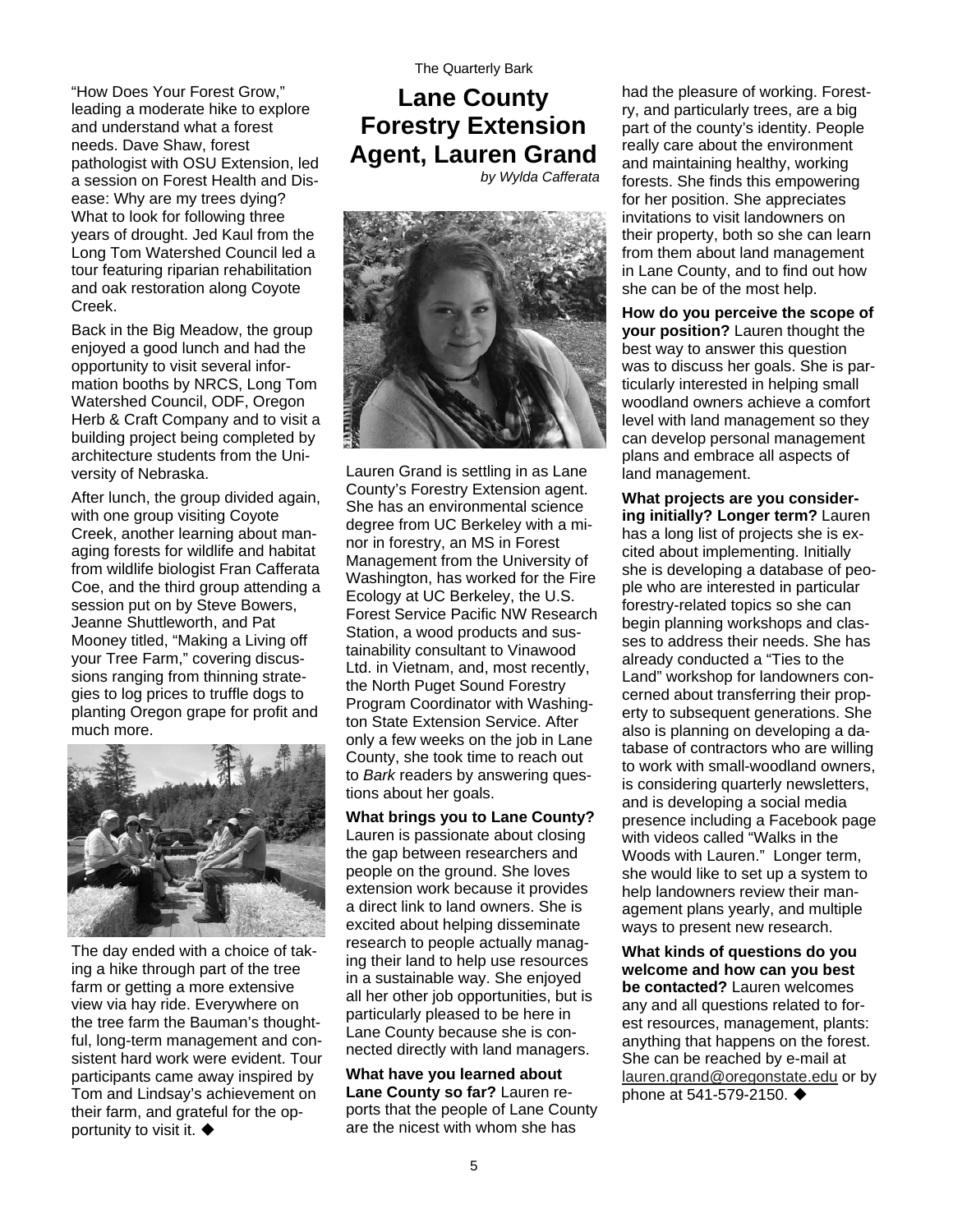# The Quarterly Bark *Lincoln County News*



By now you should all know that I do visit my family in Lodi, California regularly. We had decided to leave on June 6 to make our way to Baker City to attend the OSWA Annual Meeting.

**2016 OSWA annual meeting in Baker City 2016**.

**President's Update**  *by Peter Bregman* 

Looking at the different ways to get there, we decided to take the one with the shortest time, less than a 10 -hour drive from Lodi to Baker City, for a total of about 700 miles. We took Hwy 80 to get Hwy 95 where we spent the night in Winnemucca. We had driven through there before but had never stopped; we found great accommodations in the Best Western, and had dinner at the Flying Pig restaurant, which specializes in BBQ pork – a great meal for a reasonable price.

The next day we drove over Hwy 95 through Nevada to Ontario. On the way we saw lots of private land and fields of alfalfa and mixed agriculture, as was evident in the tiny town of Orovada, sparsely populated. On the other side of the ridge to the east was a valley we wanted to see by the name of the Paradise Valley, but as this was of course a business trip, we did not want to mess up the accounting by mixing the two.

Going into the southeast corner of Oregon, with a whole new landscape of junipers and sagebrush, we crossed a part of the proposed Owyhee Canyonlands National Mon-

#### **Lincoln County Chapter Directors**

Peter Bregman, President 209-604-7306 Joe Steenkolk,Vice.President 541-875-1541 Judy Pelletier, Secretary 541-336-3855 Jan Steenkolk, Treasurer 541-875-1541 Nic Dahl, Membership 541-444-1379<br>Joe Steere, Past President 541-996-3842 Joe Steere, Past President Jim & Betty Denison 541-875-2753 Andy Kittel 541-961-6461  $\blacklozenge$ 

ument, to which the local population is opposed. It would cover about forty percent of Malheur County, and I can understand the controversy about that proposal, since the land is managed by the BLM, which is not known to manage the public land well, that, of course, depends on your understanding of managing land. Well, we arrived on Wednesday in Baker City, where we had our Annual

Meeting about 4 years ago. I considered Baker County one of the best locations. With my background in cattle, it proved to me that a combination of timber and cattle can be one in which this diversity can overcome some of the setbacks that occur when one loses a stand of timber to fire, and the cattle can be a real protection to reduce the fire hazards.

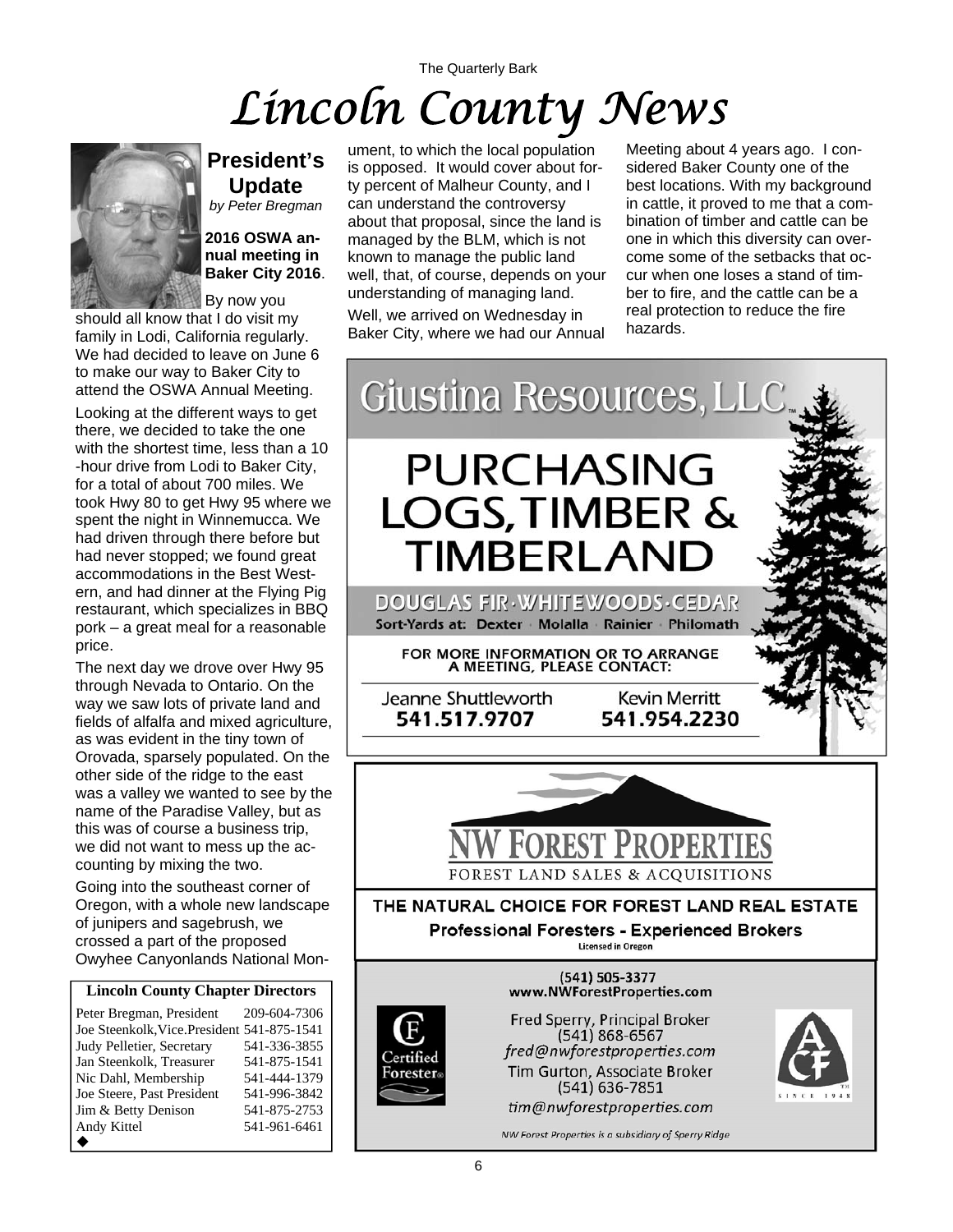The main events on which I want to comment here was the privilege of visiting two cattle and timber operations. The first one we visited was the Gyllenberg's Beaver Mountain Ranch. This family had a major timber loss caused by a wildfire15 years ago. The land was replanted and developed into a nice stand of 15-year-old trees, which again was destroyed by another wildfire. Not only did they lose the timber and feed for the cattle, but they also lost their main shop, which was a metal building. This was a visit with a lot of emotions by all, and it impresses the importance of neighbors helping neighbors when the chips are down, and where comradery is a key factor in rural relationships.

The second timber-cattle operation we visited was a Dutch family, so I felt very much at home. The Lyle and Dean Defrees Ranch LLC, lies in the shadow of the Blue Mountains in Sumpter Valley, with a mountain of family history going back more the 140 years, including a period when that part of the country produced gold from 1913 to 1953. It was such a pleasure, to see a family working together, Lyle, the patriarch, who is 84 years old, conducting the tours with all the facts and figures to manage 2500 acres –when someone asked the question about the number of cattle, and no cattleman

The Quarterly Bark

will ever reveal that number, his answer was that the number of cattle is too much to feed but not enough when they go to the sale.

We had a great time; my grandson Cameron fit right in and was not afraid to talk with anyone, which of course is a Bregman trait. It was a long ride back to Waldport of almost 8 hours, but worth the money and the time. We learned so much that it will be deducted as a business trip when I do this year's tax return. Any comments would be appreciated.

# **Upcoming Tree Farmer of the Year Tour**

Nicholas and Megan Dahl are the youngest tree farmers in Lincoln County's OSWA chapter. Over the last 5 years they have purchased about 440 acres of timber property among three different parcels.

We will have the Tree Farmer of the Year tour August 20, in Toledo, starting at 8:30 am with coffee, donuts and we will end with a BBQ lunch. Tour details to follow.

We hope that you will set that date aside, to visit with Nic and his family, to look at their work as they create a multi-generational forestland operation.  $\blacklozenge$ 



# **OSU hires new extension forester for North Coast**



*Valerie Grant, new Extension Forester , whose territory includes Lincoln County.* 

OSU has hired an Extension Forester on the North Coast. Valerie Grant will be our new Forestry & Natural Resources Extension Agent for Clatsop, Tillamook and Lincoln Counties. Valerie started on Monday, June 13.

Valerie has a BS degree in Forestry from California Polytechnic State University in San Luis Obispo, and an MS in Forestry from West Virginia University. While in West Virginia, Valerie worked with the Extension Service in the Statewide Forestry Program. She has also worked as a Youth, Families and Communities Education Specialist II with the University of California's Cooperative Extension Service, a Forestry Technician and a Watershed Technician with the Humboldt Redwood Company in Scotia, California, and as a Forestry Intern with Weyerhaeuser in Springfield, Oregon. Valerie also spent four months studying Forestry in Ilmjoki, Finland in 2012.

As an Extension educator Valerie hopes to work collaboratively with woodland owners, forest managers, and agency partners and connect them with resources to manage, enjoy and learn from forests on Oregon's North Coast. ♦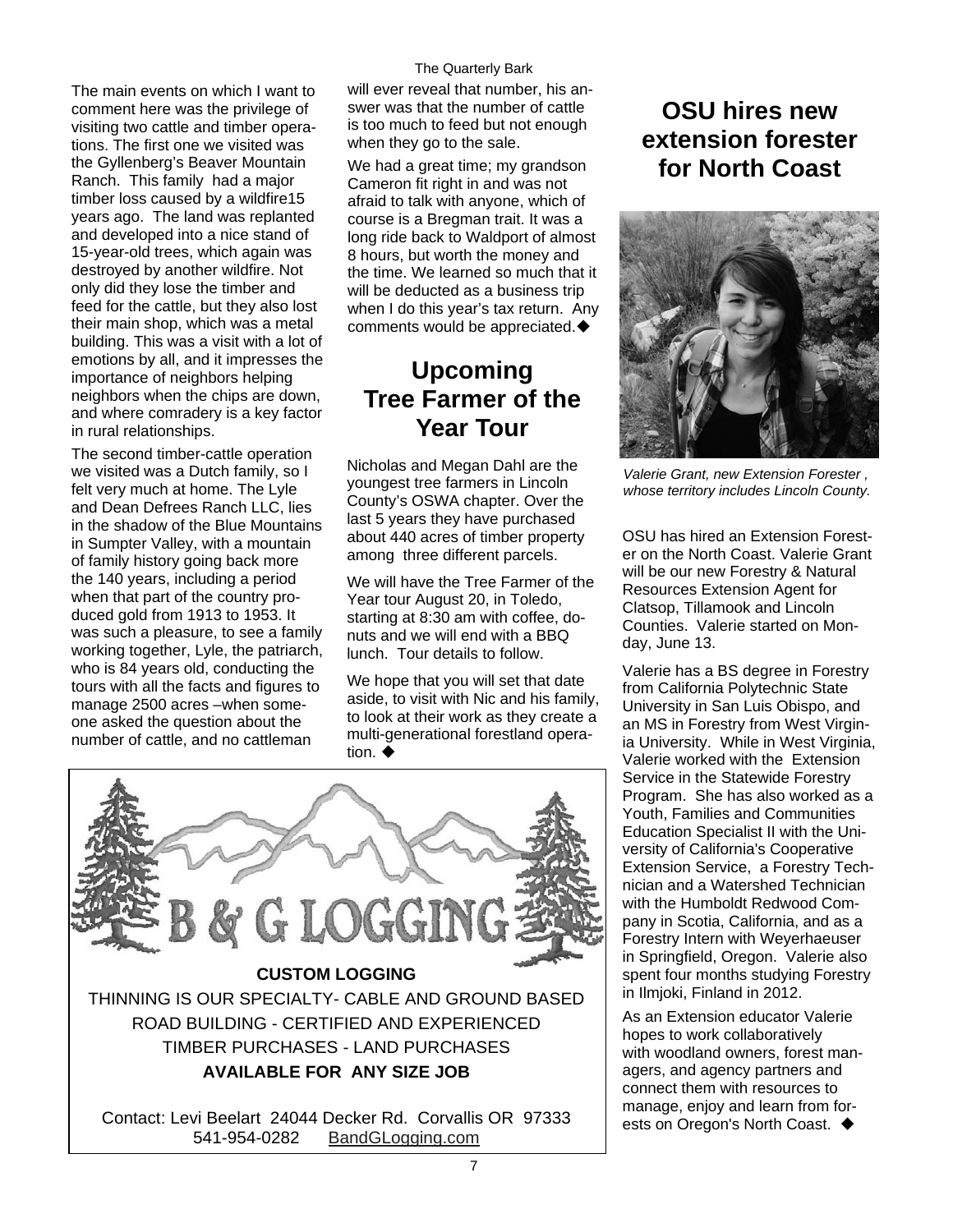# *Benton County News*

## **Summer picnic and tour of Schmidt Family Forest**

*By Roger Workman*

#### **BCSWA Summer Picnic & Tour Saturday, August 6, 12 noon**

Come and enjoy a potluck picnic with fellow small-woodland owners and friends. This year we will hold the picnic at Fort Hoskins Park, in the Kings Valley area. Drinks, plates and utensils will be provided.

Following the picnic we will make a short drive up the road to the Schmidt Family Forest, Hoskins property. There we will be able to walk off lunch and talk about forest management practices and points of interest on this past tree-farm-of-theyear property.

Directions: From Corvallis take Hwy 20 west to the Kings Valley Hwy 223. Turn right on Hwy 223 and go about 5 miles north. Turn left on Hoskins Road. The entrance to the park is on the right about 1.8 miles from Hwy 223. $\blacklozenge$ 

# **Recent activities in Benton County**

*By John Westall*

**Bald Hill Farm.** On March 31, about 33 people attended a tour on oak habitat restoration on Greenbelt Land Trust's Bald Hill Farm just outside of Corvallis. Purchased by GLT in 2013, Bald Hill Farm is a key site for prairie, oak woodland and oak savanna habitat.

Tom Snyder, Benton County District Conservationist with NRCS, began by stating that oak conservation and restoration was a priority for NRCS and explained how NRCS works with landowners on a typical oak restoration project: remove competing Douglas-fir, thin the oak, treat the slash, thin the understory and then follow up by seeding with native grasses and wildflowers. He stressed that it should be "your project, not our project." NRCS typically works with 3-5 year contracts providing approximately 50% cost share.

Following brief presentations by representatives of other conservation organizations, Jeff Baker, Steward-

#### **Benton County Chapter Board Members**

| President, Mike Albrecht           |                | 541-752-4667 | mjalbrecht2052@gmail.com          |
|------------------------------------|----------------|--------------|-----------------------------------|
| Secretary, Laura Harmsen           |                | 541-753-6719 | harmsen31@comcast.net             |
| Programs, Roger Workman            |                | 541-619-3586 | workman919@gmail.com              |
| Treasurer, Greg Palmer             |                | 541-424-3332 | gpalmr@aol.com                    |
| Co-chairs.                         | Nancy Hathaway | 541-758-5510 | nancyhath@comcast.net             |
| TFOY Selection Karen Fleck-Harding |                |              | kharding@peak.org                 |
| <b>Education, Rita Adams</b>       |                | 541-752-3324 | rjadams@comcast.net               |
| <b>Education</b> , David Ehlers    |                | 541-231-7094 | davidmenters@gmail.com            |
| David Hibbs                        |                | 541-737-6077 | david.hibbs@oregonstate.edu       |
| Membership & OSWA Rep, Marsha Carr |                | 541-424-3882 | marshae.carr2@gmail.com           |
| Forest Deputy, Brent Iverson       |                | 541-766-6237 | cell 541-740-4290 $\triangleleft$ |



**Connecting Forest Landowners with Seedlings, Services and Contractors** 

## **DISCOVER Our Interactive Website** www.forestseedlingnetwork.com

BUY/SELL SEEDLINGS · FIND VENDOR SERVICES & CONTRACTORS · VALUABLE RESOURCES

ship Manager for GLT and Mark Miller, a forester with Trout Mountain Forestry, led a walking tour and discussed some of the unique aspects of the operation. A premium was placed on leaving wildlife trees with big limbs, crooks and other "defects." In an effort to help native grasses get established under the oaks, extensive beds of blackberry and false brome were treated *before* the thinning operation commenced. After thinning, a heavy duty tracked stump grinder was used to cut all stumps flush with the ground. Any wood that was marketable as pulpwood was sold to minimize the residual slash. Remaining slash was piled, to be chipped for biomass fuel that fall. Obviously this kind of operation is expensive. The Douglas-fir and oak saw logs produced in the operation didn't nearly cover the costs, but that's where the conservation agencies can help out.

**Cedar Creek Family Forest**. On April 28 we visited Cedar Creek Family Forest of Rob Blickensderfer near the southeast foot of Marys Peak. The 24-acre forest purchased by Rob in 1969 now has dominant Douglas-firs about 150–170 feet tall, with an understory of hardwoods and shrubs, the result of natural regeneration after a clearcut in the early 1930s.

Rob has an interesting program for "sustained yield" harvest. After his retirement in 1993, with no experience in logging, he says he taught himself logging from OSU Extension circulars. The fact that he's still here to tell us about it today is a credit both to OSU Extension and to Rob! He has Scott Ferguson, a forester with Trout Mountain Forestry, come out every 4 – 6 years and spend a few hours marking trees. Then Rob does the felling, limbing, bucking, dozer winching and skidding himself. In this way he has harvested 154 MBF from 20 acres in 23 years. Meanwhile the standing volume in the forest has increased by about 25%. According to Scott, Rob could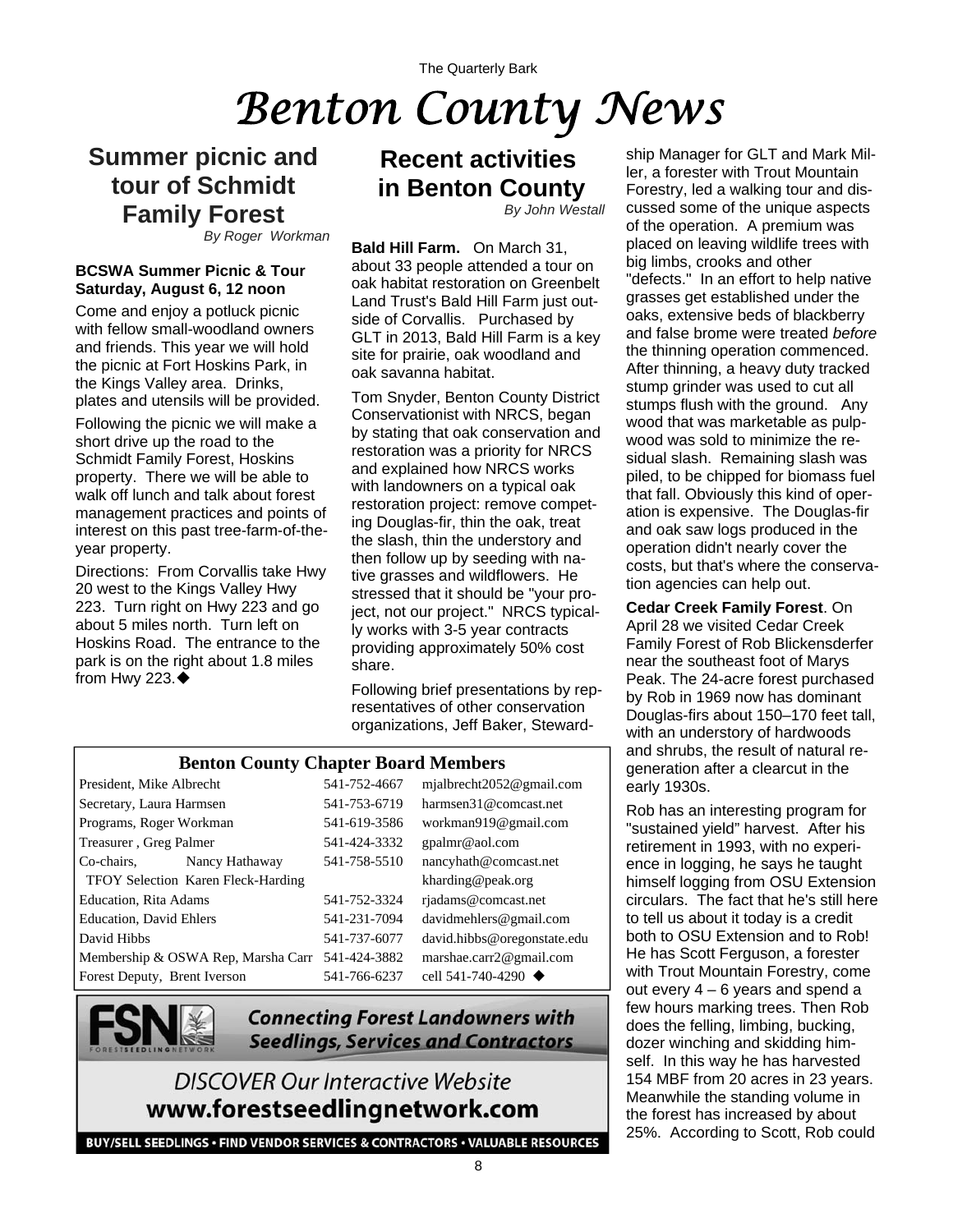go on logging at this rate for another lifetime.

We inspected a bridge that Rob had designed and built to get his dozer to the other side of the creek. Drawing on his background as an engineer, Rob designed the concrete footers and sized the timbers for the 20-foot, 20,000-pound load bridge, as well as a removable cover to extend the life of the timbers. The cost of the bridge came in at only \$1400, not including Rob's labor. Thanks to Rob and Scott for an informative and interesting tour. Rob showed how you don't need a lot of land to derive a lot of satisfaction from being outdoors, doing physical work, generating income, using your brain and managing the land well.

**Corvallis Forest.** On May 26 we toured the Corvallis Forest on Rock Creek east of Marys Peak. The approximately 2500-acre Corvallis Forest is owned by the City of Corvallis and comprises the lower 1/4 of the Corvallis Rock Creek Watershed. The upper 3/4 of the Watershed is part of the Siuslaw National Forest. Because the Corvallis Forest is part of the Watershed, it is closed to public access.

The forest currently has about 800 acres in 20-50 year-old Douglas-fir plantations, 800 acres in 50-100 year-old natural second growth, and 800 acres in old-growth reserve. Parts of the forest are being managed for sustainable timber production, with revenue dedicated to the forest.

#### The Quarterly Bark

Our tour was greeted by Jennifer Ward, the City's Watershed Program Specialist and led by Mark Miller of Trout Mountain Forestry, whose firm managed the operations we saw in the forest. We examined several examples of "alternative" management practices such as uneven-age and multi-species management, and reforestation without the usual herbicide treatments.

A variable-retention harvest was conducted in an area infested with root rot. To help prevent the spread of root rot to leave trees, a "buffer" of healthy trees was harvested between the leave trees and the rootrot trees. The root-rot area was replanted with alder. In response to the question, will alder grow here, we heard that sword fern and vine maple are indicators of a good alder site, while salal and Oregon grape are indicators of a bad alder site, and, the vigor of the seedlings seemed to bear that out.

One stand had been thinned recently at 35 years old, and a nearby stand thinned at 50 years old. It was evident that the crowns of the trees thinned at 35 years responded rapidly to the thinning, while the trees thinned at 50 years were recovering more slowly.

Another example was a variable retention harvest of 50-year old trees, with 70% harvested and 30% left in clumps centered around a dominant. This stand is sheltered from the wind and on deep, well drained soils, and blow-down hasn't

#### **FORESTLAND FOR SALE in OREGON & WASHINGTON**

We market forestland properties in western Oregon and Washington. Check www.WorldForestInvestment.com for the latest properties available under "Forestland for Sale" tab.

If you have a forestland property that you have considered selling; we offer free consultation and will come look at your land. If you are settling an estate, let us do the job of getting you the best price.

With 40 years of experience in forestry work, we can offer solutions from a practical forestry and financial standpoint.



Licensed Broker in Oregon and Washington. **Professional Forester** Mark.Willhite@juno.com 503-695-6419

Member: Society of American Foresters, Oregon Small Woodlands Association, Washington Farm Forestry Association, Forestland Owners Association, American Tree Farm System, and the Clackamas County Farm Forestry Association.

been a big problem. In a similar harvest on a more exposed site, blow-down was indeed a major problem. To create a second age class, hemlock (75%) and western redcedar (25%) were replanted.

The Corvallis Forest is a fascinating laboratory of alternative silvicultural practices that might be of interest to small-woodland owners. We appreciate the City of Corvallis giving us the opportunity to visit the site.  $\blacklozenge$ 

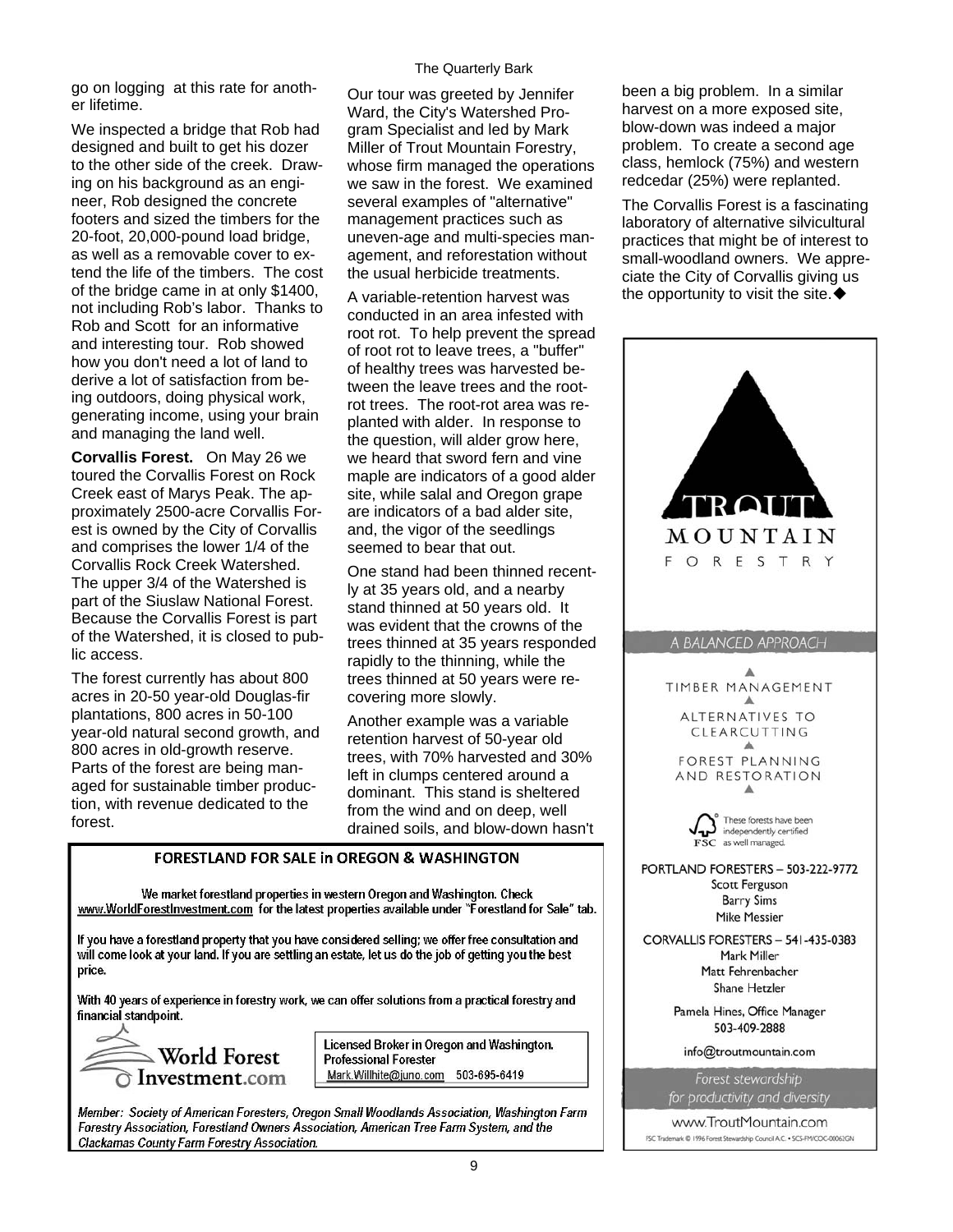# The Quarterly Bark *Linn County Chapter News*



#### **President's Corner**

*by Jim Merzenich*

Summer is a great time to learn more about managing our forests by visiting

other tree farm properties.

On Saturday, July 30 from 11 am to 3 pm we will have our summer picnic at the Pebble Springs Tree Farm near Sweet Home. The address is 43955 Wiley Creek Drive. Our hosts, Henry and Mollie Wolthuis, have twice been named Linn County tree farmers of the year and were the Oregon state runner-up in 2011. This is a potluck affair so please bring a, salad, dessert, or other dish of your choice. Hamburgers will be provided by the Wolthuis family and drinks are provided by our chapter. This family event will include wagon rides, hiking, games, and a guided tree farm tour.

To get to the picnic travel east from Sweet Home on Hwy 20 (about 3 miles) to Wiley Creek Road and turn right (south). After approximately 1.5 miles the Pebble Springs Tree Farm sign will be on the left. Park along the south side of the driveway or between the house and barn, and walk downhill to the picnic area.

Look for Tree Farm tour signs to guide the way. This event coincides with the Sweet Home Jamboree Music Festival, so traffic may be busy going through town.

Joe and Shirley Holmberg have been selected as the Linn County Tree Farmers of the year for 2016. The tour of their tree farm will be on Saturday, September 24 from 4 to 7:30 pm. Note that this is a change from the original planned date which was August 20. This potluck will also be an affair with beverages and a main dish provided.

When the Holmbergs bought their fifty-acre farm sixteen years ago, the property consisted of pasture, brush (hawthorn, blackberries), and a scattering of unmerchantable Douglasfir. They have reforested their property with Willamette Valley ponderosa pine, Douglas-fir, incense-cedar, and Oregon ash while managing unique habitats for wildlife. In addition they have restored a onehundred year old farmhouse that was virtually uninhabitable. The Holmberg farm is located at 39980 Mt Hope Drive northeast of Lebanon. You can get to their farm via either Golden Valley Road or Bellinger Scale Road.

The March 17 tour of the Bell pole yard in Lebanon was a big success yard in Lebarion was a big success<br>and we still plan to have a field tour<br>Repeated for 2016, but in Malfa and

| Linn County Officers       |                               |              |                         |  |
|----------------------------|-------------------------------|--------------|-------------------------|--|
| President                  | Jim Merzenich                 | 541-466-5004 | jim@oakbasin.com        |  |
| Vice Pres                  | <b>Bill Bowling</b>           | 541-791-1370 | bill@artisanlight.com   |  |
| Secretary                  | Jonathan Christie             | 503-394-3192 | $christie@smt-net.com$  |  |
| Treasurer                  | Shirley Holmberg              | 541-259-3963 | vestis $3@$ gmail.com   |  |
| Past Pres                  | Mike Barsotti                 | 503-859-2993 | barsotti@wvi.com        |  |
| Director                   | Larry Mauter                  | 805-400-8552 | osomauter $3@$ att.net  |  |
| Director                   | Lee Peterman                  | 541-223-3935 | petey711@hotmail.com    |  |
| Director                   | Dan Thackaberry               | 541-258-5422 | farmerdan17@gmail.com   |  |
| Director                   | Henry Wolthuis                | 541-367-4764 | wolthuis2@comcast.net   |  |
| <b>Standing Committees</b> |                               |              |                         |  |
| Activities                 | Mary Brendle                  | 541-367-2845 | $b$ rendle@wildblue.net |  |
|                            | Tree Farm/Yr Joe Holmberg     | 541-259-3963 | pracdiolum@yahoo.com    |  |
| Education                  | <b>Fay Sallee</b>             | 541-451-5322 | sksallee@yahoo.com      |  |
|                            | Seedling Sale Bonnie Marshall | 503-769-6510 | bonnieym@wvi.com        |  |
| Scholarships Katie Kohl    |                               | 541-451-1734 | kohl@proaxis.com        |  |
|                            | Linn Deputy Rodney David      | 541-967-3950 | rdavid@linnsheriff.org  |  |
|                            |                               | 800-884-3391 |                         |  |

discussing pole harvests in July or August. Look for new announcements on this tour.

To receive updated messages on these and other events in our area we need your e-mail address. If you are not currently receiving e-mail announcements of our events contact Bill Bowling 541-791-1370 [bill@artisanlight.com](mailto:bill@artisanlight.com), and he will put you on our mailing list. You should also be receiving the **Woodland Compass** and **Needle** from OSU Forestry Extension. The **Woodland Compass** is released every two months with news on managing woodland property. The **Needle** announces and gives detailed information on upcoming events in Linn, Benton, and Polk counties. To receive the Compass and Needle delivered to your inbox contact Jody Einerson at 541-766-6311 or [jody.einerson@oregonstate.edu](mailto:jody.einerson@oregonstate.edu) (with your, name, e-mail address, mailing address, and phone number — the extra information helps in keeping the list up-to-date.) I hope to see you at the summer picnic.  $\blacklozenge$ 

# **LCSWA Scholars 2016**

*by Katie Kohl* 

Scholar for 2016. Justin Wolfe and Mikaela Gosney, in their own words, share their forestry-related summer jobs and their academic paths.

**Justin Wolfe**. For the past five years my interests have been focused on forestry management and forestry competitions. The picture shows me in my senior year at the High School Forestry Competition held at Central Oregon Community College in 2015. Some of the awards I achieved during this competition are shown in the picture. I received five state championship titles as well as the honorary achievements of Overall-Jack and Technical Forester, the two top awards.

#### Linn County Officers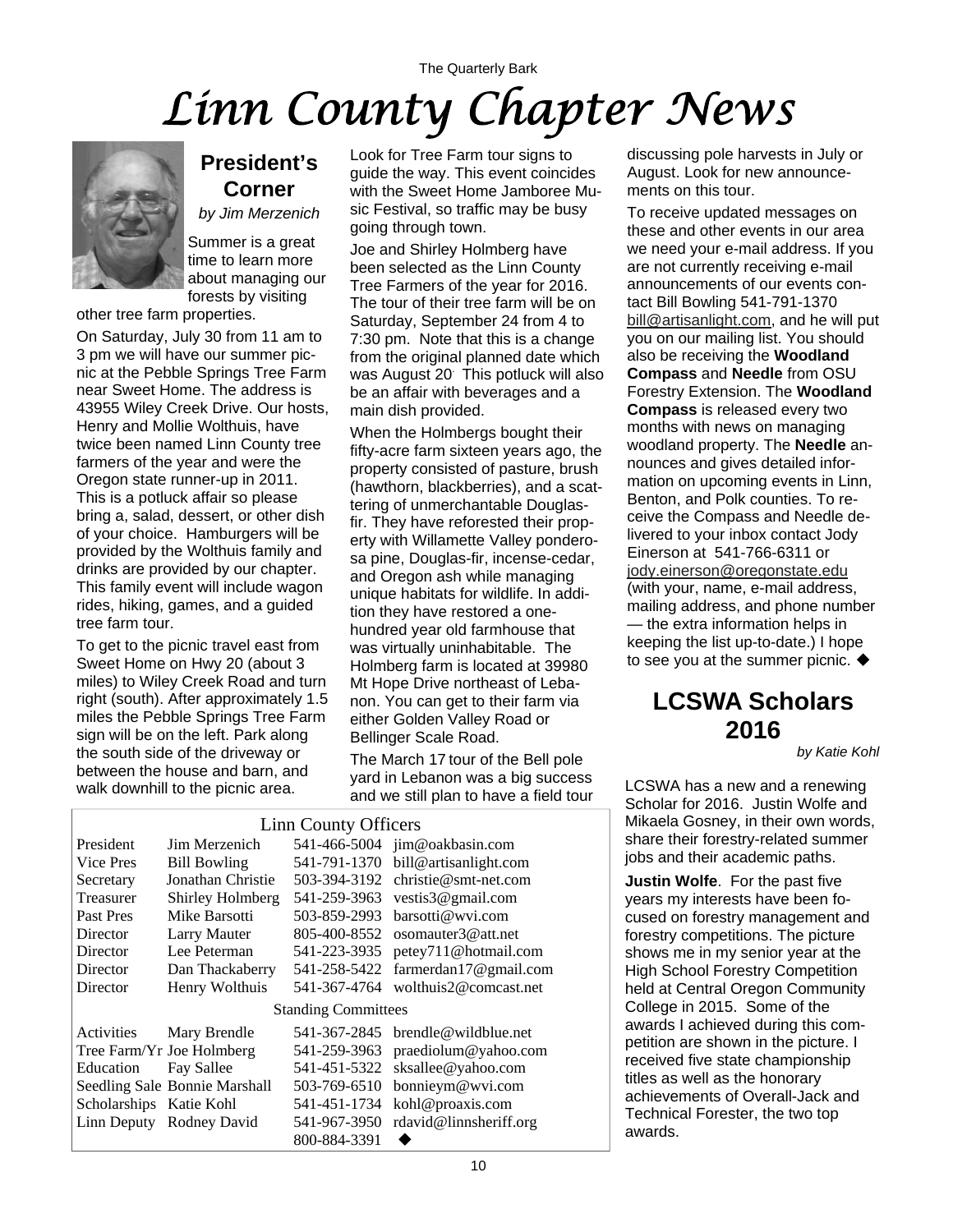

Following the four years in the Sweet Home Forestry Club, I joined the Oregon Department of Forestry, where I am currently employed for a second season to fight wild fire. The Sweet Home District has allowed me the opportunity to have many great learning experiences on fires as well as in the public interface/ fire prevention activities.

**Mikaela Gosney**. As I wrap up my sophomore year at OSU, the classes I have left all pertain to my Natural Resources major, focused on sustainable land management, classes such as Integrated Pest Management, Biodiversity Conservation, Wilderness Management, Forest Management for Multiple Resources, and other courses in forestry, crop science, entomology, and fish and wildlife conservation. My goal with these courses is to develThe Quarterly Bark

op a very broad understanding of how to manage forests and other land in a way that maximizes their resources while maintaining sustainability. My hope is that by gaining knowledge in various fields of land management, I will be appealing to a number of different employers.

I am very excited about my summer job at OSU's vegetable farm, planting, managing, and researching various crops, as well as working on pest management. I'll travel to various farms around the Willamette Valley and analyze insect traps, recording the number present and analyzing surrounding crop damage. I believe my work will prepare me to work with a great variety of vegetation and give me valuable skills about the pests that prey on plants and trees of the Pacific Northwest. ٠



# **NORTHWEST**<br>HARDWOODS

# **ALDER WANTED**

Also Maple & Ash Saw Logs, Timber, & Timber Deeds

Contract Procurement Foresters at...

#### Eugene

541-231-4758 Tim Tracy: 541-206-4105 Dick Walton:

Garibaldi

Lee Adkins: 541-290-9892

For information about Northwest Hardwoods, please visit: northwesthardwoods.com

# **Katie Kohl named Linn County Volunteer of the Year**

*by Jim Merzenich* 



For more than ten years Katie Kohl has been our Scholarship Chairperson, managing this program. Money earned from our annual seedling sale is used, in part, to provide college scholarships to deserving Linn County students who major in forestry or other related fields. Katie works with advisors at each of our area high schools to insure that we have the best pool of candidates possible and then oversees the selection process. Linn County members get a chance to meet our scholarship recipients at our annual meeting when they are introduced by Katie and relate their experiences.

Katie has remained active in both the Oregon Small Woodlands Association and her community. She has served as a board member and has been secretary of our chapter. She has also consistently helped with our seedling sale and the associated "Goods from the Woods" display. Currently she is a board member of the South Santiam Watershed Council, a U.S. Forest Service outdoor school steward, and a member of the Sweet Home Tree Commission.

Please congratulate Katie on being the Linn County's chapter Volunteer of the Year.